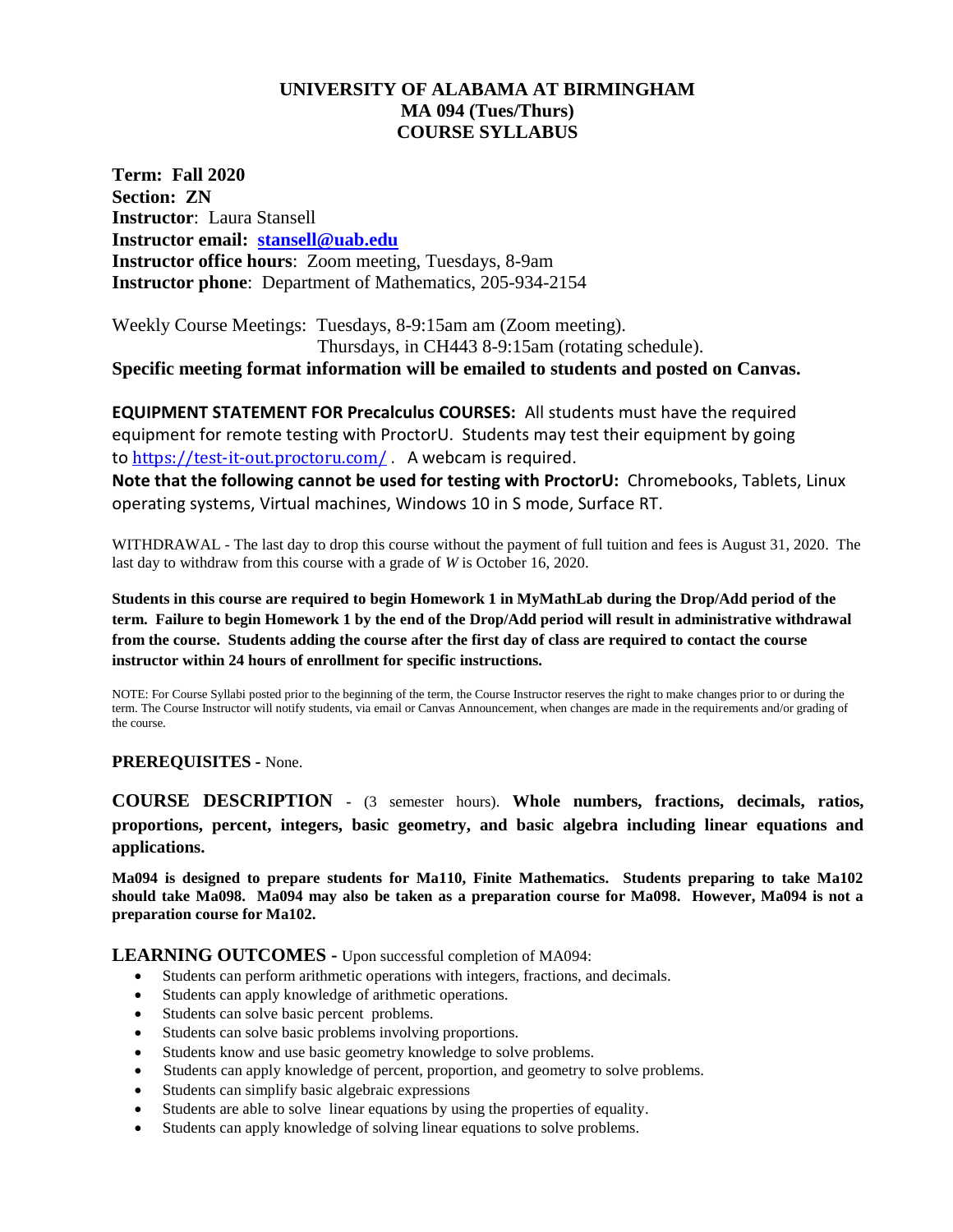**This course is about developing quantitative reasoning ability as well as acquiring specific mathematical skills** (algebra, arithmetic, etc.). The above learning outcomes are realized in the course with a variety of learning opportunities (group work, lecture, and computer-aided instruction)

**MATERIALS –You must purchase a MyMathLab course ACCESS**. The MML access code may be purchased directly from Pearson within your course account or from a bookstore**. Students who are retaking the course should contact the instructor about whether or not a new access code is required.** 

### **Accessing MyMathLab the first time to set up your account:**

\*\*\***TO SET UP YOUR MYMATHLAB ACCESS for this course, you must go to your Canvas course and click on "MyLabs & Mastering" on the left side of your Canvas home page. This must be done in Canvas.** 

All Homework, Quizzes, and Tests for this course are available only in MyMathLab. You can also access all MyMathLab assignments through Canvas. There are several ways to purchase your MyMathLab access: Access Code (enter your printed code), Buy Now (credit card required), OR Pay Later (allows temporary access, no extensions when it expires)\*.

\***Once Pay Later (Temporary Access) has expired, you will be prompted to choose Access Code or Buy Now. You will no longer have access to your course materials and assignments in MyMathLab until you enter your code or purchase it.** Please note that there will be **NO EXTENSIONS for missed homework, quiz, or test deadlines due to failure to purchase access to your online materials.**

## **STUDENT EXPECTATIONS STATEMENT**

The Course Syllabus and Schedule serve as a Contract by which the student must comply. An excuse of "not knowing" information covered in these documents is not an acceptable excuse for making mistakes in this class.

- Students are required to complete weekly assignments and learning activities by the deadline. All deadlines are based on CENTRAL TIME. **There are NO EXTENSIONS of DEADLINES**. See the class schedule for details.
- Students are expected to maintain an active BlazerNet account. All official correspondence will be sent ONLY to the @UAB.edu email address.
- Students are expected to read the Schedule and Syllabus for this class in Canvas.
- Students are expected to check their UAB email daily and respond within 48 hours to instructor emails.
- **Students are expected to have a back-up plan** in the event their computer has operational problems, there is loss of electricity, or there is loss of Internet access. These are not an excuse for late or incomplete submission of assignments, nor are they acceptable reasons for an assignment deadline extension.
- The **Math Learning Lab** (MLL) is located in HHB202. For more information on tutoring (including remote Zoom tutoring), go to [http://www.uab.edu/cas/mathematics/mll.](http://www.uab.edu/cas/mathematics/mll)
- **Students are expected to review their grades and participation** by clicking on Check Your Grade in MyMathLab [\(https://secure.cas.uab.edu/mll/db\)](https://secure.cas.uab.edu/mll/db) **on a regular basis**
- Students in this class will be expected to:
	- o Speak and write Standard English.
	- o Work cooperatively with others.
	- o Possess independent reading and study skills at the university level.
	- o Possess basic computer skills.
	- o Possess the appropriate computer software and hardware necessary for successful participation in the class if they choose to work outside the MLL.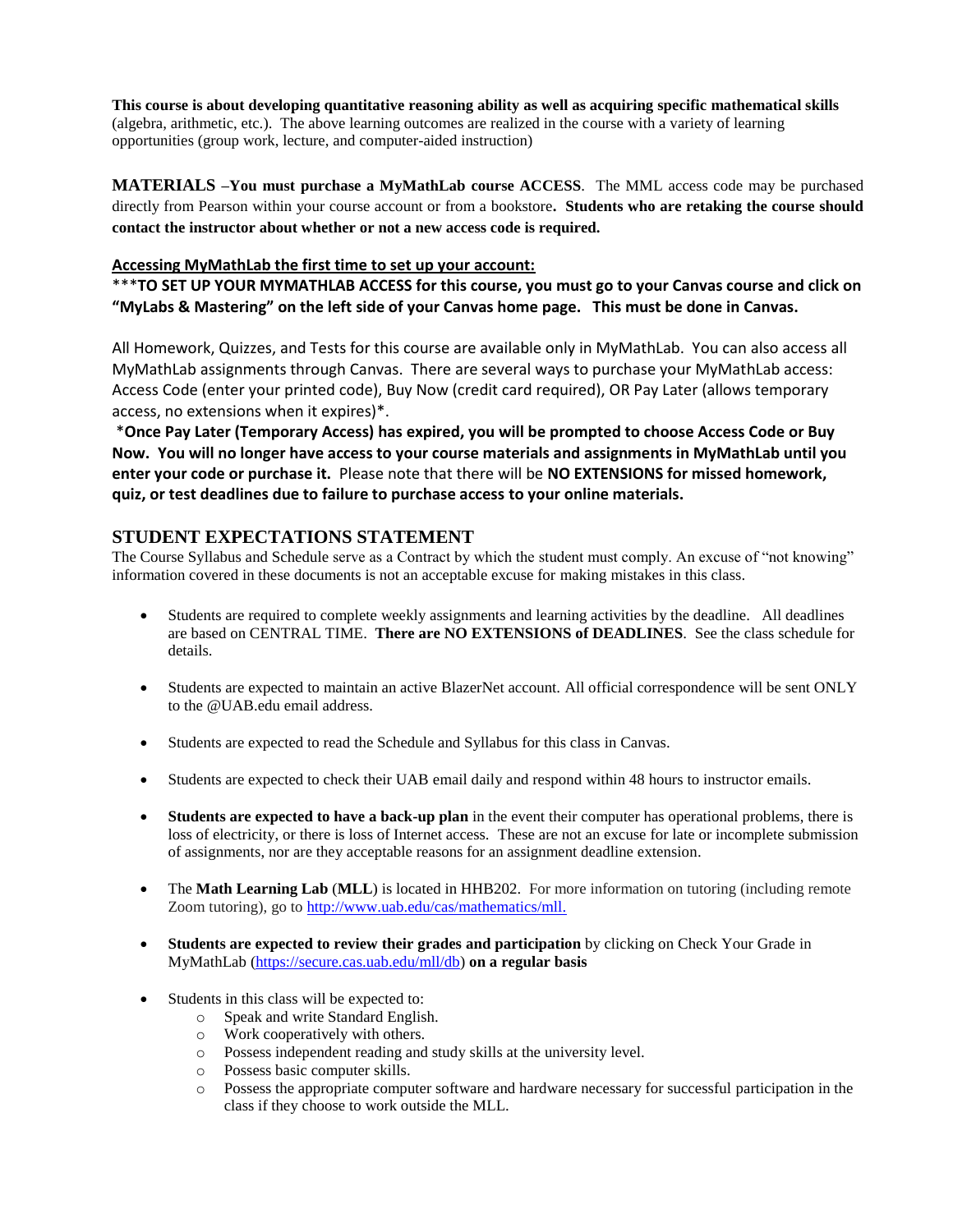## **TECHNOLOGY REQUIREMENTS -** Students must have:

- A UAB email account that can be accessed on a daily basis.
- Email software capable of sending and receiving attached files.
- Students must have:
	- o Reliable access to the Internet with a 56k modem or better.
	- o 1 GB RAM or better.
	- o 2GHz processor or better.
	- o A personal computer capable of running MyMathLab. Students who use older or beta browser versions will have compatibility problems with MyMathLab.
	- o Virus protection software, installed and active, to prevent the spread of viruses via the Internet and email. It should be continually updated!
	- o ProctorU equipment requirements must be met (this includes a webcam). Please follow the instructions on the ProctorU handout for testing your equipment well in advance of the deadlines.

**CLASS SCHEDULE** – See Canvas for all assignment deadlines.

**COURSE STRUCTURE -** This course is primarily computer-based. Students must have reliable access to **BlazerNet** so they can work on their assignments in MyMathLab and Canvas. All assignments are shown on your Canvas course calendar.

### **HOMEWORK**:

There are 12 homework assignments that are required, and each is worth 15 points. Homework is completed and submitted in MyMathLab. *An unlimited number of attempts can be made on each homework problem* before the deadline, so students should be able to earn 100% on ALL HOMEWORK. If a problem is marked with a red  $(X)$  as incorrect, then the student can click on *Similar Exercise* at the bottom of the page and work another problem correctly for full credit (before the deadline). Students can go in and out of the homework as many times as they like before the deadline (all of the work is automatically saved). Students earn points for homework completed on or before the due date. All homework is available at the beginning of the term, so students may work ahead as much as they like. **There are NO EXTENSIONS or make ups for missed homework because the work can and SHOULD BE completed IN ADVANCE of the deadlines.**

#### **QUIZZES**:

There are 12 Quizzes that are required, and each is worth 15 points. Quizzes are completed and submitted in MyMathLab. Once a Quiz is submitted in MyMathLab, it is scored and a percentage is given. Students take the Quizzes on their own schedule, but they can only earn the Quiz points if the Quiz is taken on or before the due date. **Students must complete the Quizzes BY THEMSEVLES without any assistance from another person**. The Quizzes are timed, and they **must be taken in one sitting within 30 minutes**. Students cannot exit the Quiz or that will count as one of their attempts. Each quiz can be taken twice, and the highest score attained will count. All Quizzes are available at the beginning of the term, so students may work ahead as much as they like. **There are NO EXTENSIONS or make ups for missed Quizzes because the work can and SHOULD BE completed IN ADVANCE of the deadlines.**

### **TESTS:**

There are five major tests. Tests are completed and submitted in MyMathLab. Each test is worth 110 points. Once the test is submitted in MyMathLab, it is scored and a percentage is given. The UAB score (out of 110 pts) for the test can be found online at <https://secure.cas.uab.edu/mll/db/> or by clicking on "Check Your Grade" in MyMathLabPlus. Students must take the tests during the scheduled dates and times under supervised remote proctoring as described in this syllabus. All tests have a 50 minute time limit and must be taken in one sitting. **Students must use the MyMathLab calculator or their computer** (Windows/Safari) **scientific calculator during testing**. NO personal calculators are allowed. Students may use scratch paper during a test, but no credit is given for work done on the scratch paper. **Students are required to have a government issued photo ID during testing (UAB student ID, driver's license, etc).**

**Although students take tests with ProctorU, we reserve the right to require a student to retake a test with ProctorU if any testing inconsistencies or questions of academic integrity arise during the testing session or after the review of the recording by the instructor. Students will be responsible for payment of any fees to retake a**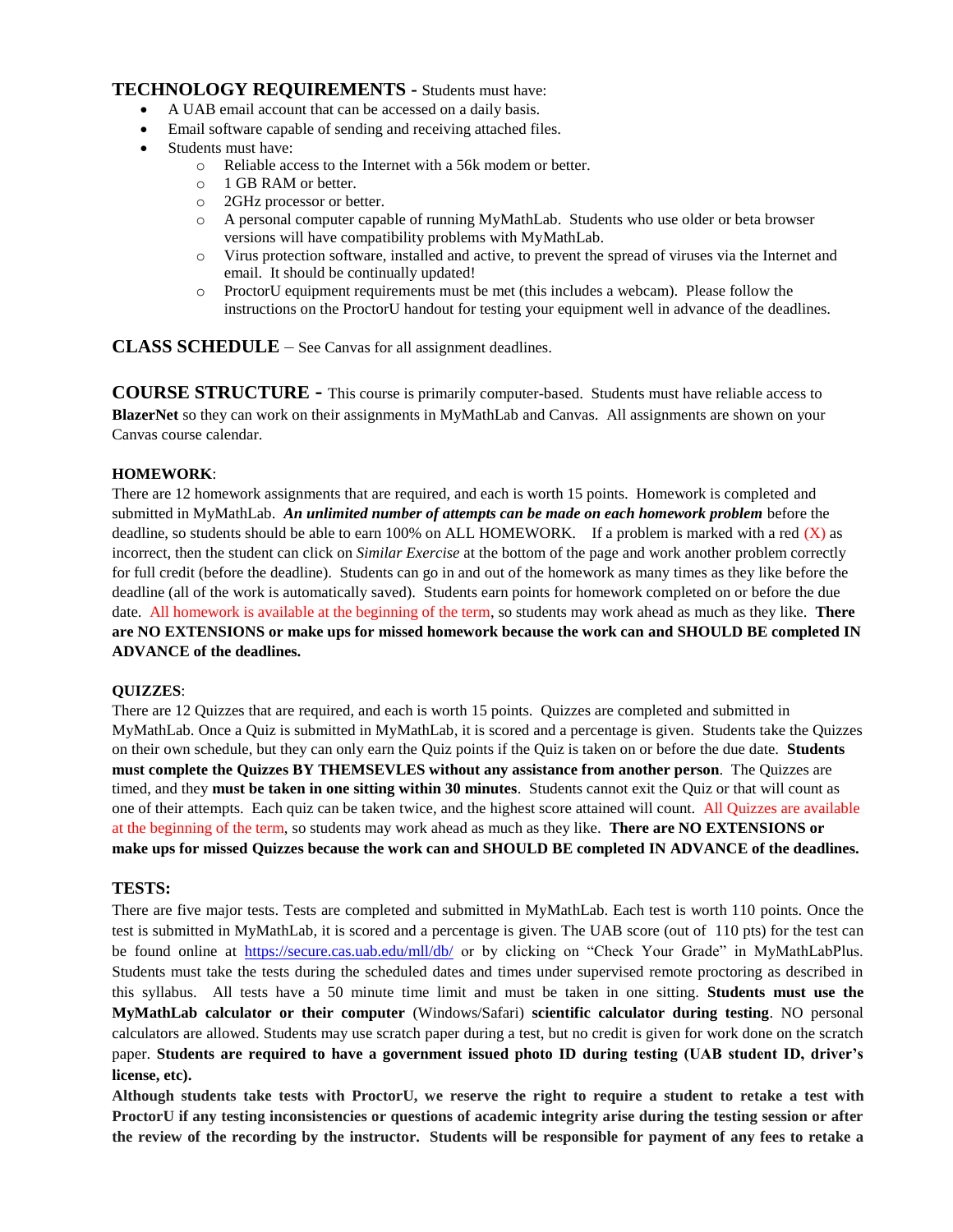**test. Academic misconduct undermines the purpose of education and can generally be defined as all acts of dishonesty in an academic or related matter and will not be tolerated.**

**Practice Tests** are 5 Reviews (one for each test), and they count as *extra points* towards your total points. Each Review is worth 5 points. Reviews are completed and submitted in MyMathLab. Once a Review for a Test is submitted in MyMathLab, it is scored and a percentage is given. The percentage will be converted to points and will be included in the student's total points. Students take the practice tests on their own schedule. A practice test is due on the same date as the associated test. **Students must complete the Reviews BY THEMSEVLES without any assistance from another person. The practice tests are NOT timed, and students may go in and out of them until they are ready to submit.** Each Review may be taken an unlimited amount of times, and the highest score attained will count.

#### **REQUIREMENT for Taking Tests:**

**Students will take the course tests using remote proctoring services through ProctorU**. You will find the information regarding ProctorU on Canvas. Please read the ProctorU handout information carefully before testing. **Students are responsible for the technical requirements needed. The deadline for each test is posted on the course schedule. Do not wait until the test due date to take and/or schedule your test. If you choose to wait until the due date to take your test, you are assuming the risk that some situation may prevent you from taking your test. Power outages, technical issues, and student personal problems are not acceptable reasons for missing a test deadline.**

**NOTE THAT STUDENTS ARE RESPONSIBLE FOR PROCTORU TESTING FEES THAT ARE NOT COVERED BY UAB eLearning. UAB eLearning will NOT cover late fees or convenience testing fees but may cover regular test fees. Please see the ProctorU Student Information document posted in Canvas under the ProctorU Module.**

**PROBLEMS/Group Discussions (found in the current Module in Canvas) –** There are 6 problems and 6 discussions that will be completed in Canvas over the course of the semester.

**For each discussion: S**tudents are required to participate in a Group Discussion in Canvas (according to the Group Discussion Rules posted on Canvas) to solve a problem. Students will earn 0 or 7 points on each discussion. In general, partial credit is not awarded for partial participation. Students are expected to fully participate in each discussion. It is important that students read the requirements for participating in discussions that is posted in Canvas. Each discussion is open for two days. See your course schedule for details.

**For each Individual Submission Problem**: Students will submit their solutions to a problem in Canvas by the deadline (see Course Schedule). Students can earn up to 8 points on each individually submitted Problem. Partial credit may be given for the individual paper submitted according to the Rubric posted in Canvas. (Students will find that the discussion the week prior to each problem will be helpful in solving the individual submission problems.)

There are no extensions or make ups for missed Problems or Discussions. NO late submissions or email submissions are allowed.

**COURSE GRADES -** Students earn their grade in the course by accumulating points. There is a maximum of 1000 points available. No points are available after the Final Exam is taken, so students should earn as many points as possible throughout the semester by completing all assignments by the deadline. NO late assignments are accepted or allowed, and no adjustments will be made. Note that **FINAL GRADES are awarded by TOTAL POINTS EARNED**, NOT by percentages

All assignment grades will be posted and maintained in the math department database, which can be accessed in by going to [https://secure.cas.uab.edu/mll/db/.](https://secure.cas.uab.edu/mll/db/) **Homework, Quiz, and Test grades are automatically updated and loaded into the database on a daily basis**. **See the following tables for point and grade distribution:**

| <b>Grade Element</b> | <b>Max Pts per</b> | No. ot      | <b>Total Points</b> |
|----------------------|--------------------|-------------|---------------------|
|                      | Assignment         | Assignments |                     |